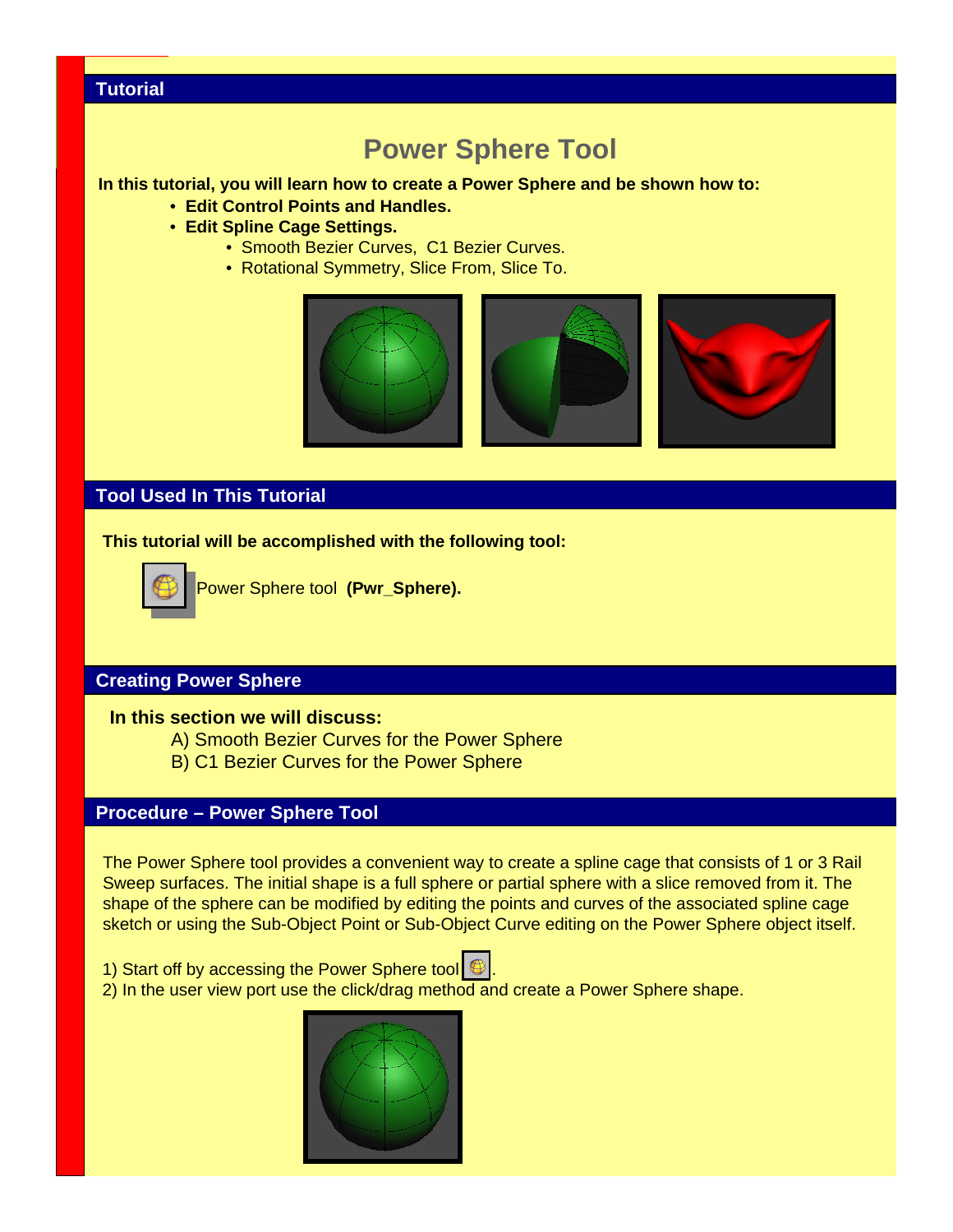3) While the shape is still selected, go into the modify mode. Under the Power Sphere Parameters roll out, you can change the Latitude segments, and Longitude segments of your shape by adjusting the spinners. Change the Latitude Segments to 12 and the Longitude segments to 16 for this example. By Increasing the number of segments in your shape will allow for more detail.



4) Check the "Slice On" option under the Power Sphere Parameters roll out. When enabled, this option will create a Slicing of the Sphere and the creation of corresponding start and end face rail sweeps.



5) Now adjust the "Slice From" spinner. As you adjust the spinner, an angle opening occurs starting from zero degrees on the X-axis. This sliced space will open in a counter clock-wise direction. (Observing from the top view point.)

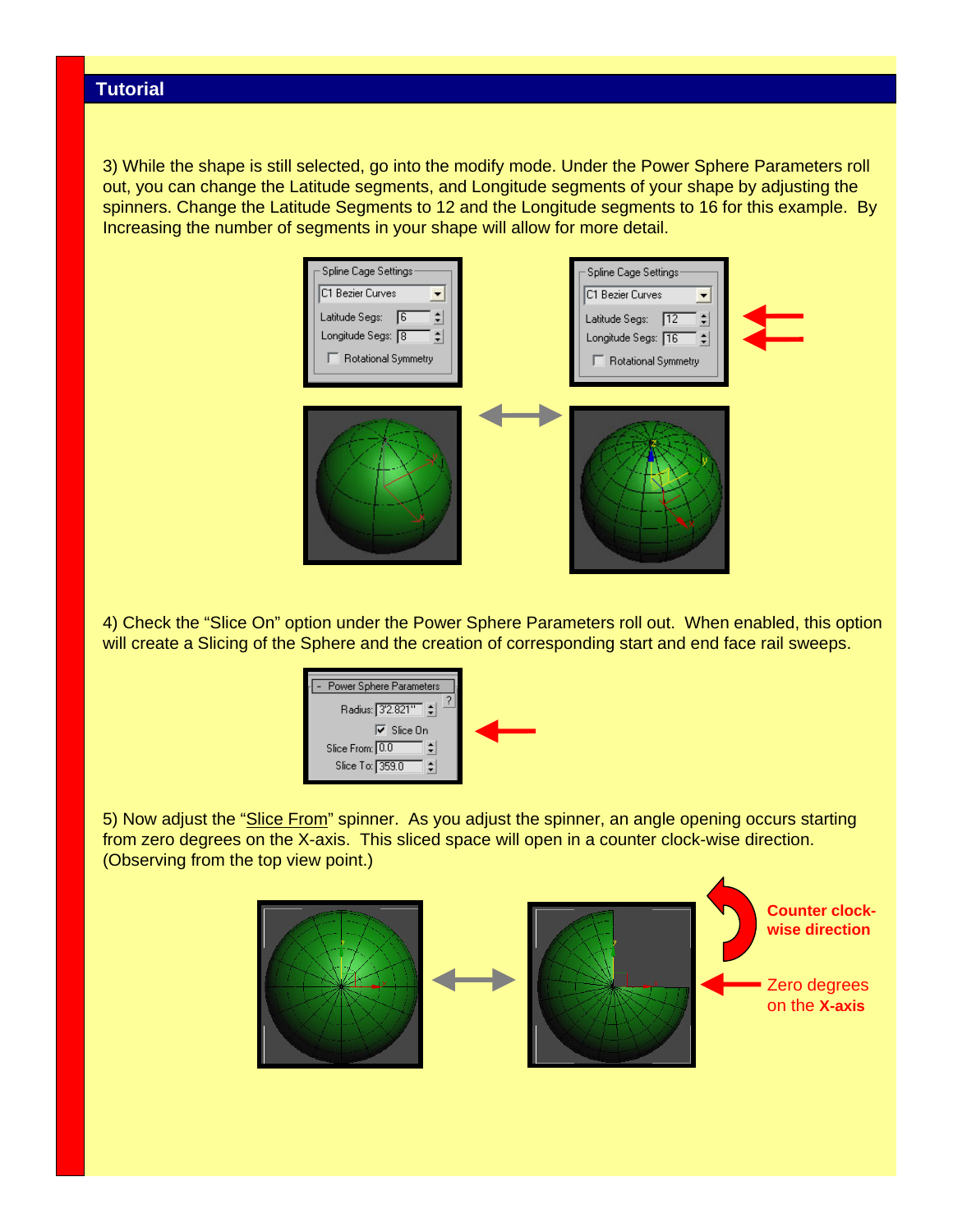

5) By adjusting the "Slice To" spinner, an angle opening occurs starting from zero degrees on the Xaxis. Though, just the opposite of the "Slice From" spinner, the "Slice To" spinner will open in the Clock-wise direction.



## **A) Smooth Bezier Curves for the Power Sphere**

1) Change the Spline Cage Type to "Smooth Bezier Curves", if not already done. Select the "Sub Object Points" option of your "Pwr\_Sphere" sub-object. Highlight three rows of points on the top portion of your sphere. Drag the selected points downward. Now, grab the first two rows of points on the top portion of your sphere and drag upwards.



• When working in the "Smooth Bezier Curves" mode, the Smooth Bezier Curves will consist of "Smooth" Bezier points. These points will allow you to alter your object in a variety of ways.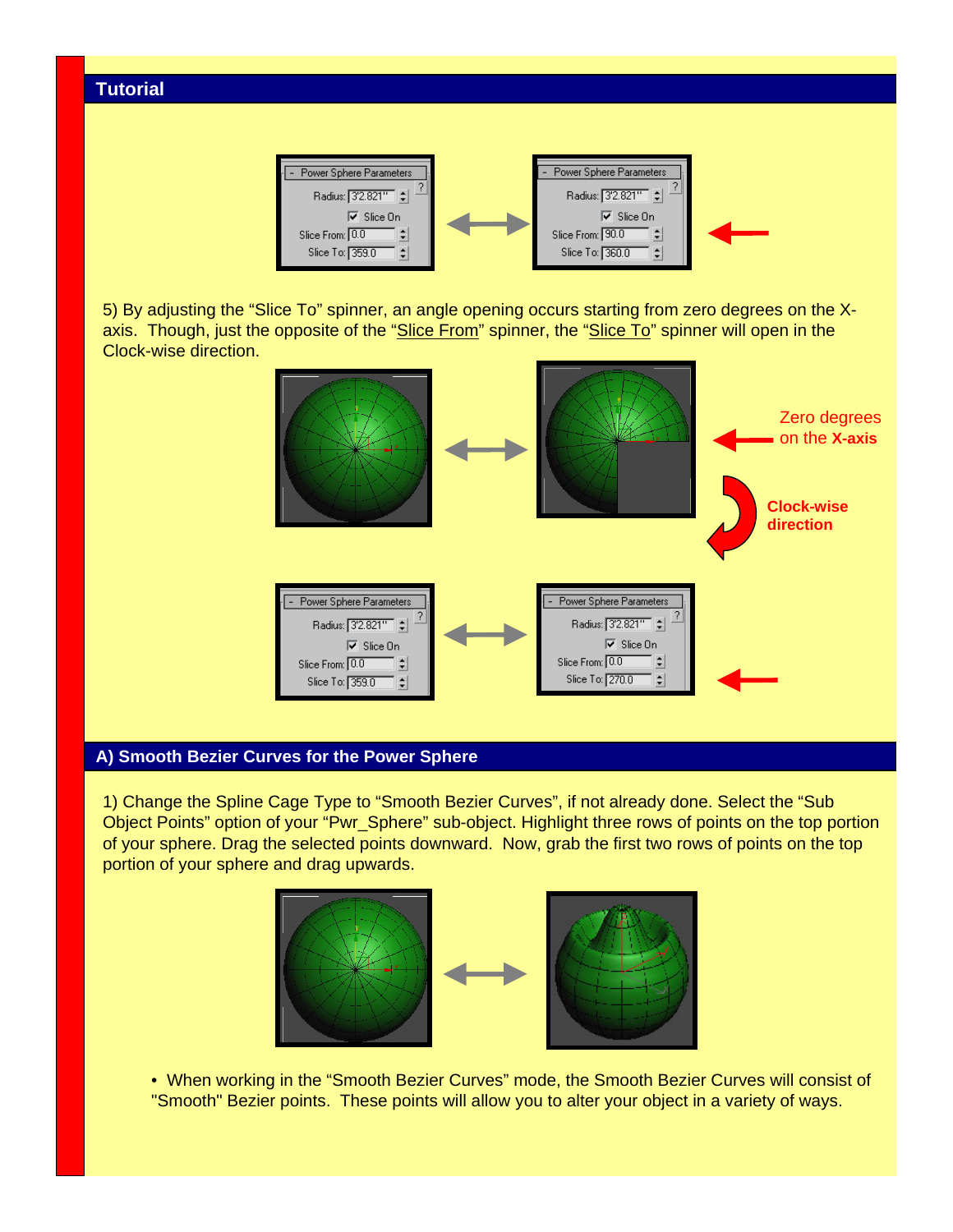## **A) Smooth Bezier Curves for the Power Sphere**



• The "Sub Object Curve" sub-object allows you to grab a complete curve on your object. You can also use the "Ctrl" key to select multiple Sub Object Points and Curves.

2) Let us discuss **Rotational Symmetry**. This option specifies a symmetry is to be applied about the plane defined on the sphere axis using the X, Z plane. Create a sphere object and turn on Rotational Symmetry.



As illustrated above, the Sphere is divided in half along the X, Z plane which is a 180 degree half Sphere object (360/2 = 180). The other half Sphere is the mirrored object of the first. You can tell this by observing that half the Sphere has the "Power Sketch" lines and the other half does not. Any sub object points altered on the original side will be duplicated on the mirrored side.



Also, notice that the "Slice On" option was automatically selected when the "Rotational Symmetry" option was turned on. In addition, the "Slice To" option was set to 180.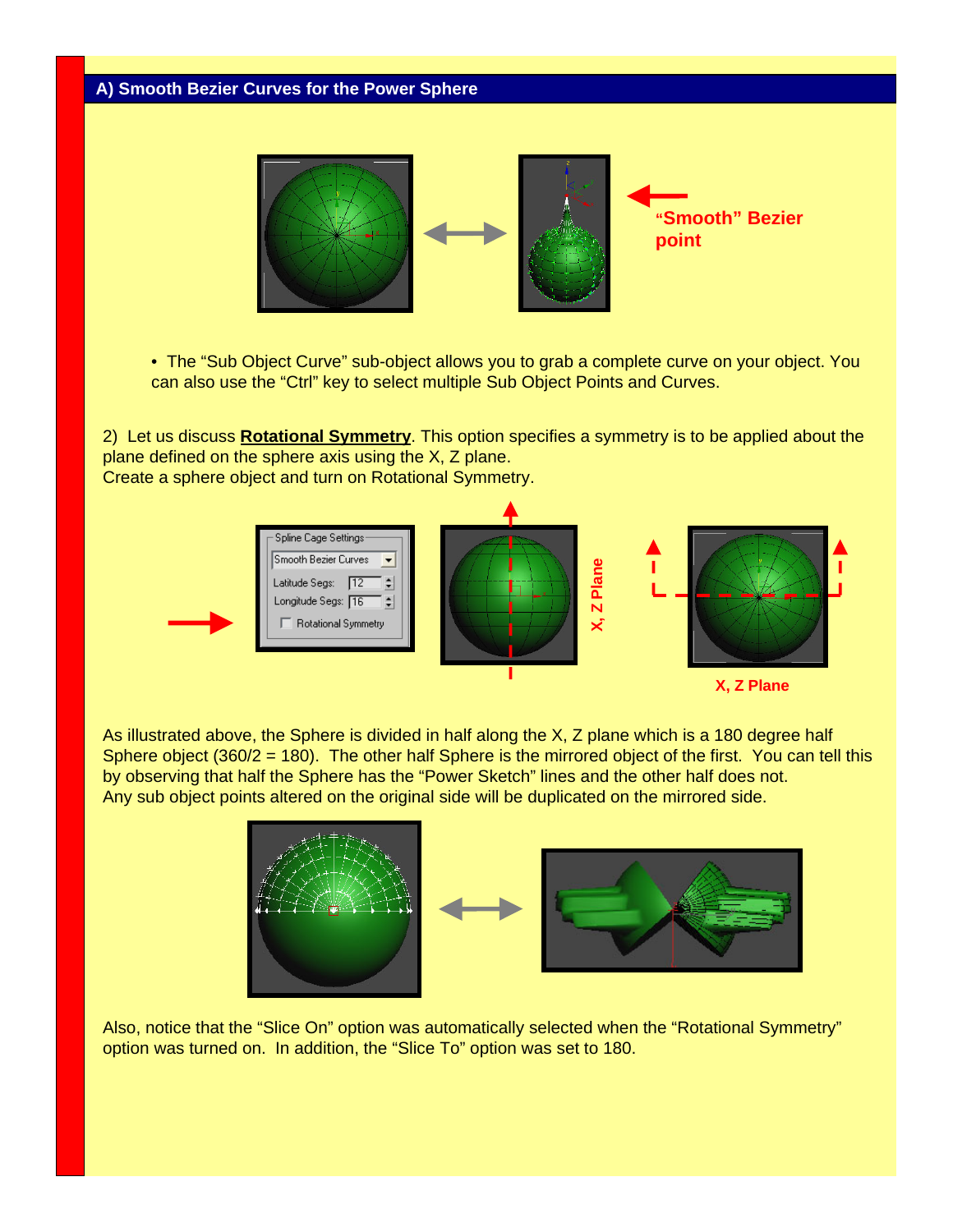## **A) Smooth Bezier Curves for the Power Sphere**



Now you can adjust the "Slice On" and "Slice From" spinners for some interesting effects.



**3)** While the shape is still selected, you have the option to adjust the Radius settings under the Power Sphere Parameters roll out of your shape.

**Radius:** Radius of the Sphere.

| Power Sphere Parameters |  |
|-------------------------|--|
| Radius: 3'2.821"        |  |
| $\nabla$ Slice On       |  |
| Slice From: 50.0        |  |
| Slice To: 145.0         |  |

**Note:** the modification of the Radius, Slice On, Slice From and Slice To elements will reset the spline cage to the shape of the cylinder and loose any edits done on the spline cage. Once you have modified the spline cage, you can change the number of segments without resetting the shape because the new spline cage is generated using the existing surfaces.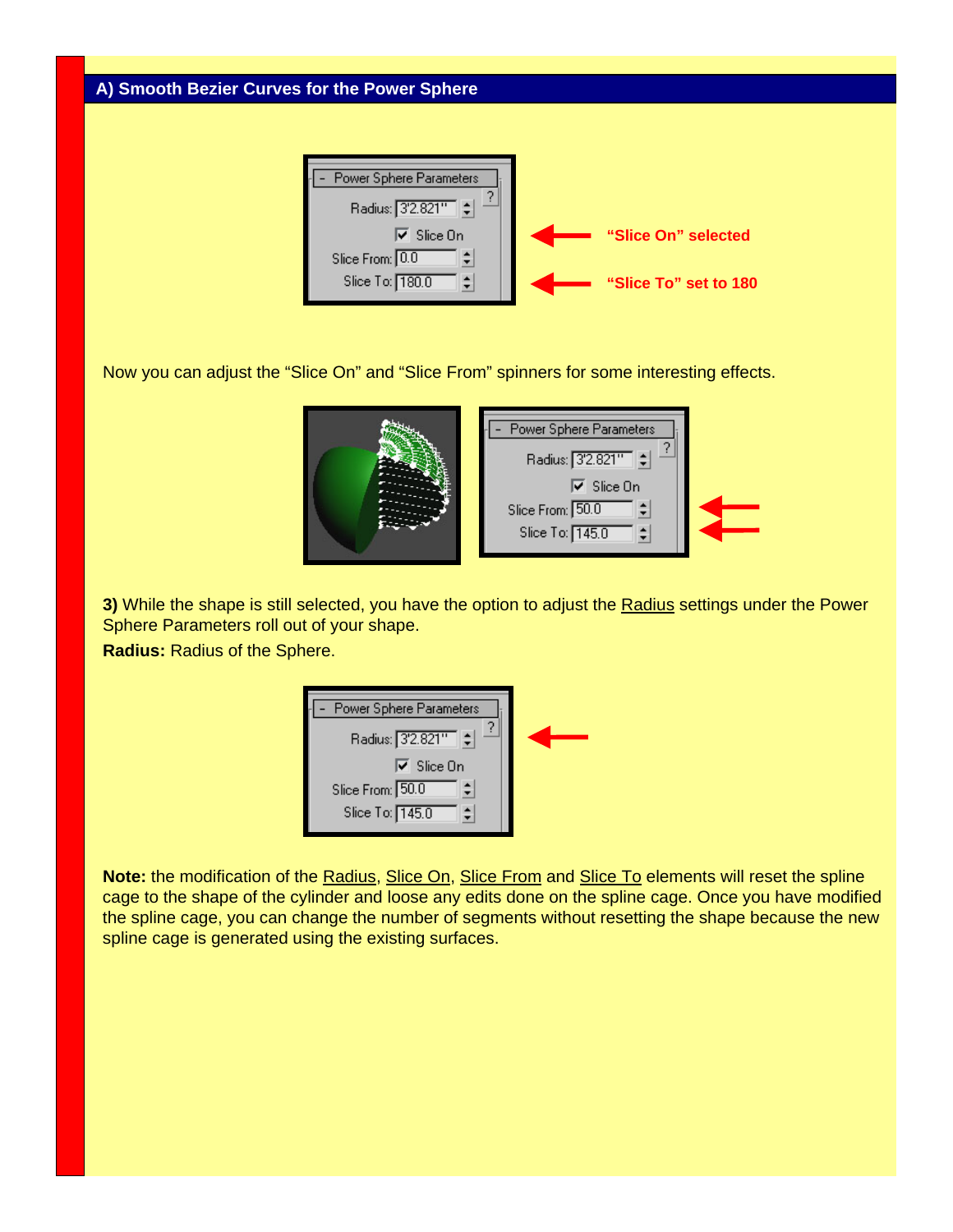The "C1 Bezier Curves" spline cage type works very similar to the "Smooth Bezier Curves" spline cage type except for the operation of the Bezier curves.

1) Let us look at the operation of the "C1 Bezier Curves" points.

When working in the "C1 Bezier Curves" mode, the C1 Bezier Curves will consist of "C1" Bezier points. The C1 Bezier point contains two sets of Control Handles for each point.



**Recap:** For the Sphere, the "Smooth Bezier Curves" use "Smooth" Bezier points and the "C1 Bezier Curves" use Two sets of Control Handles.



2) By altering the Control handles you can create interesting forms.



Also, another interesting difference between "C1 Bezier Curves" and "Smooth Bezier Curves". The "C1 Bezier Curves" has less rippling effects on the surface of your shape because of the added vector constraints to the localized edits. Notice the difference in the wavelike motion between the "Smooth" and "C1" bezier curves.